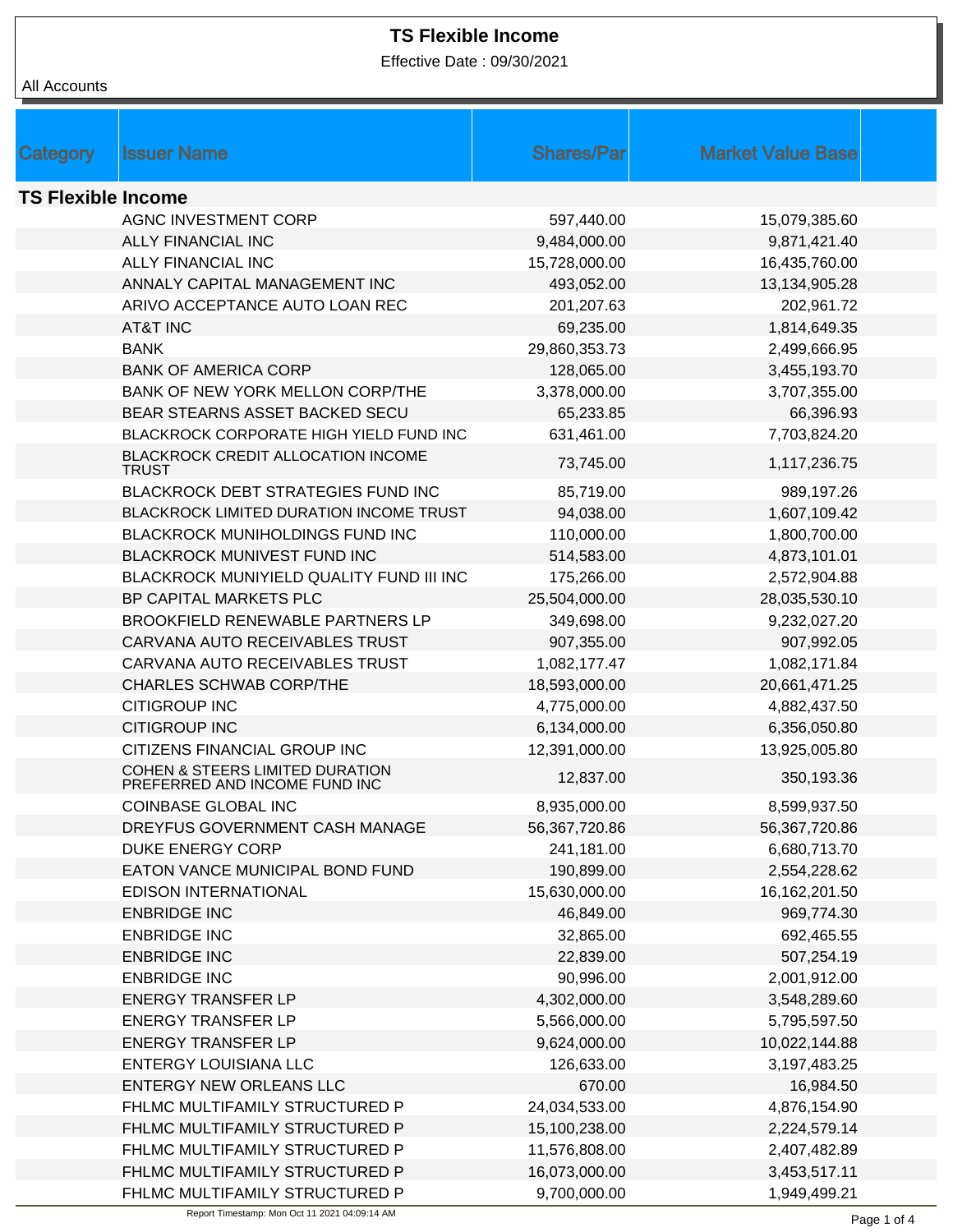Effective Date : 09/30/2021

| Category | <b>Issuer Name</b>                                           | <b>Shares/Par</b> | <b>Market Value Base</b> |
|----------|--------------------------------------------------------------|-------------------|--------------------------|
|          | FHLMC MULTIFAMILY STRUCTURED P                               | 11,201,391.00     | 3,340,122.62             |
|          | FHLMC MULTIFAMILY STRUCTURED P                               | 7,569,056.00      | 1,529,199.09             |
|          | FHLMC MULTIFAMILY STRUCTURED P                               | 9,255,000.00      | 1,879,193.51             |
|          | FHLMC MULTIFAMILY STRUCTURED P                               | 16,150,000.00     | 3,331,683.63             |
|          | FHLMC MULTIFAMILY STRUCTURED P                               | 16,196,664.00     | 2,155,769.50             |
|          | FHLMC MULTIFAMILY STRUCTURED P                               | 27,737,220.53     | 2,254,417.49             |
|          | FHLMC MULTIFAMILY STRUCTURED P                               | 47,411,961.31     | 5,506,695.43             |
|          | FHLMC MULTIFAMILY STRUCTURED P                               | 35,434,280.79     | 5,526,387.13             |
|          | FHLMC MULTIFAMILY STRUCTURED P                               | 5,835,659.00      | 2,173,495.86             |
|          | FHLMC MULTIFAMILY STRUCTURED P                               | 34,538,306.58     | 4,267,836.38             |
|          | FHLMC MULTIFAMILY STRUCTURED P                               | 7,005,157.00      | 1,732,104.93             |
|          | FHLMC MULTIFAMILY STRUCTURED P                               | 28,800,000.00     | 4,201,801.92             |
|          | FHLMC MULTIFAMILY STRUCTURED P                               | 34,746,866.42     | 4,088,806.23             |
|          | FHLMC MULTIFAMILY STRUCTURED P                               | 15,310,315.00     | 3,598,899.29             |
|          | FHLMC MULTIFAMILY STRUCTURED P                               | 35,663,000.00     | 5,035,262.54             |
|          | FHLMC MULTIFAMILY STRUCTURED P                               | 47,367,575.91     | 7,805,631.78             |
|          | FHLMC MULTIFAMILY STRUCTURED P                               | 18,435,033.00     | 6,608,456.05             |
|          | FHLMC MULTIFAMILY STRUCTURED P                               | 66,924,638.13     | 7,279,961.75             |
|          | FHLMC MULTIFAMILY STRUCTURED P                               | 15,300,000.00     | 3,399,101.55             |
|          | FHLMC MULTIFAMILY STRUCTURED P                               | 10,630,000.00     | 1,396,795.82             |
|          | FHLMC MULTIFAMILY STRUCTURED P                               | 55,696,680.32     | 5,856,879.10             |
|          | FHLMC MULTIFAMILY STRUCTURED P                               | 10,743,000.00     | 1,361,827.80             |
|          | FHLMC MULTIFAMILY STRUCTURED P                               | 19,500,000.00     | 3,904,471.35             |
|          | FHLMC MULTIFAMILY STRUCTURED P                               | 21,702,896.00     | 4,734,866.56             |
|          | FHLMC MULTIFAMILY STRUCTURED P                               | 34,965,852.49     | 5,075,356.43             |
|          | FHLMC MULTIFAMILY STRUCTURED P                               | 52,485,811.00     | 17,933,635.33            |
|          | FHLMC MULTIFAMILY STRUCTURED P                               | 26,000,000.00     | 5,856,424.60             |
|          | FHLMC MULTIFAMILY STRUCTURED P                               | 39,700,000.00     | 4,586,715.68             |
|          | FHLMC MULTIFAMILY STRUCTURED P                               | 38,058,448.00     | 7,910,246.71             |
|          | FHLMC MULTIFAMILY STRUCTURED P                               | 54,972,136.14     | 2,940,371.61             |
|          | FHLMC MULTIFAMILY STRUCTURED P                               | 5,000,000.00      | 1,651,661.50             |
|          | FHLMC MULTIFAMILY STRUCTURED P                               | 18,230,000.00     | 3,960,859.45             |
|          | FHLMC MULTIFAMILY STRUCTURED P                               | 16,000,000.00     | 2,397,404.80             |
|          | FHLMC MULTIFAMILY STRUCTURED P                               | 9,500,000.00      | 1,643,751.75             |
|          | FHLMC MULTIFAMILY STRUCTURED P                               | 6,628,509.00      | 1,650,787.74             |
|          | FHLMC MULTIFAMILY STRUCTURED P                               | 41,864,611.00     | 4,539,894.71             |
|          | FHLMC MULTIFAMILY STRUCTURED P                               | 39,018,396.00     | 6,863,882.11             |
|          | FHLMC MULTIFAMILY STRUCTURED P                               | 10,451,281.00     | 2,487,688.11             |
|          | FHLMC MULTIFAMILY STRUCTURED P                               | 47,774,075.00     | 7,639,775.92             |
|          | FHLMC MULTIFAMILY STRUCTURED P                               | 146,903,000.00    | 9,514,166.92             |
|          | FHLMC MULTIFAMILY STRUCTURED P                               | 54,133,547.00     | 5,926,838.46             |
|          | FIFTH THIRD BANCORP                                          | 5,506,000.00      | 5,982,269.00             |
|          | FIRST TRUST HIGH INCOME LONG/SHORT FUND                      | 99,219.00         | 1,576,589.91             |
|          | FIRST TRUST INTERMEDIATE DURATION<br>PREFERRED & INCOME FUND | 26,692.00         | 667,833.84               |
|          | FRESB MULTIFAMILY MORTGAGE PAS                               | 32,647,103.63     | 2,270,501.59             |
|          | FRESB MULTIFAMILY MORTGAGE PAS                               | 53,183,885.76     | 4,207,994.14             |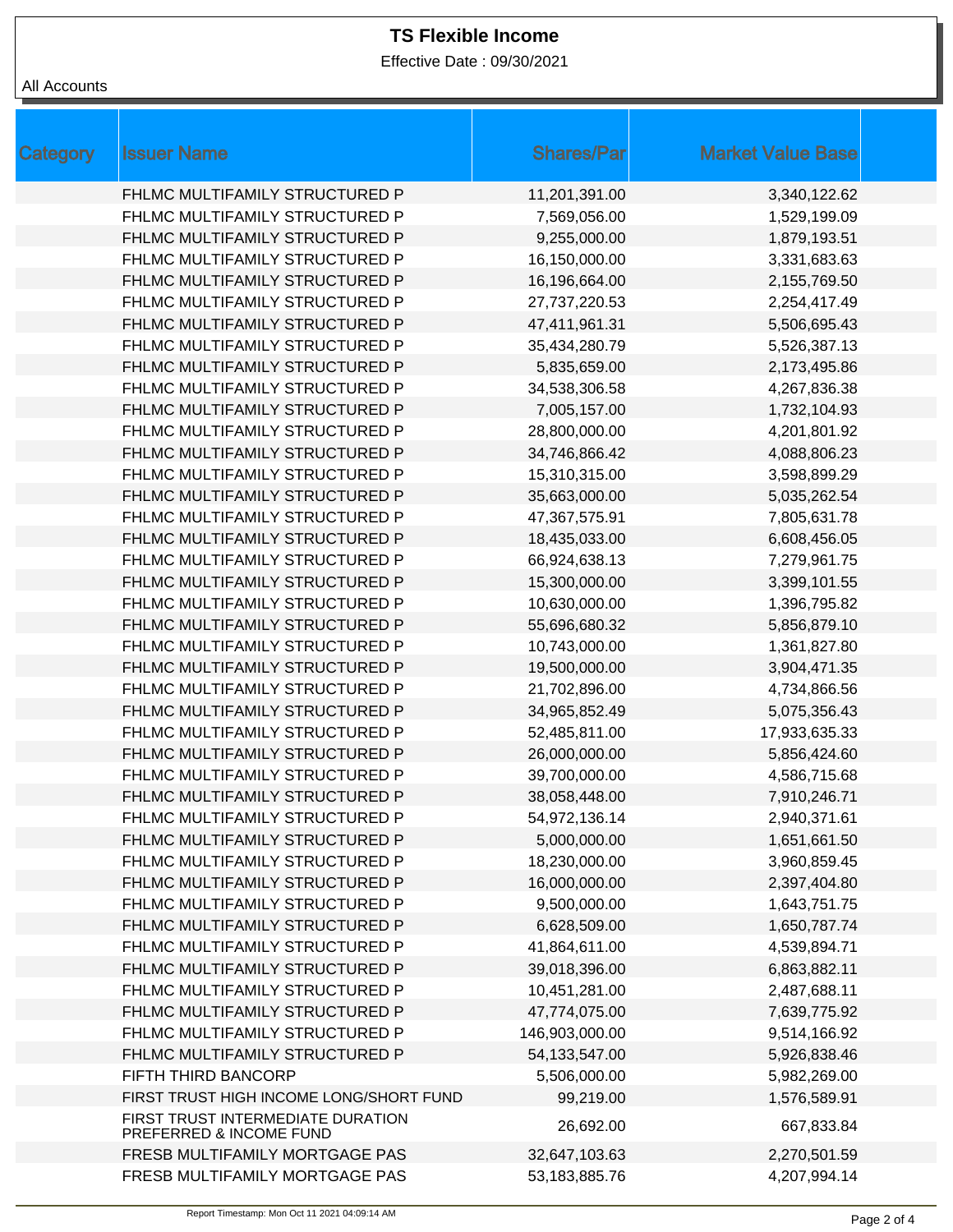Effective Date : 09/30/2021

# All Accounts

| Category | <b>Issuer Name</b>                                      | <b>Shares/Par</b> | <b>Market Value Base</b> |  |
|----------|---------------------------------------------------------|-------------------|--------------------------|--|
|          | FRESB MULTIFAMILY MORTGAGE PAS                          | 45,456,373.68     | 3,139,235.35             |  |
|          | FRESB MULTIFAMILY MORTGAGE PAS                          | 56,406,069.85     | 3,531,149.71             |  |
|          | FRESB MULTIFAMILY MORTGAGE PAS                          | 150,683,295.38    | 6,809,830.17             |  |
|          | FRESB MULTIFAMILY MORTGAGE PAS                          | 67,959,581.15     | 3,282,746.79             |  |
|          | FRESB MULTIFAMILY MORTGAGE PAS                          | 93,142,274.68     | 5,016,791.94             |  |
|          | FRESB MULTIFAMILY MORTGAGE PAS                          | 33,365,377.25     | 1,692,895.85             |  |
|          | FRESB MULTIFAMILY MORTGAGE PAS                          | 89,894,032.68     | 4,620,022.90             |  |
|          | FRESB MULTIFAMILY MORTGAGE PAS                          | 78,784,077.86     | 3,495,988.31             |  |
|          | <b>FS KKR CAPITAL CORP</b>                              | 7,844,000.00      | 7,859,422.01             |  |
|          | <b>GMAC CAPITAL TRUST I</b>                             | 21,818.00         | 550,686.32               |  |
|          | <b>GOVERNMENT NATIONAL MORTGAGE A</b>                   | 4,754,392.11      | 85,337.53                |  |
|          | <b>GOVERNMENT NATIONAL MORTGAGE A</b>                   | 22,372,139.12     | 945,055.09               |  |
|          | GOVERNMENT NATIONAL MORTGAGE A                          | 29,263,634.65     | 1,573,505.64             |  |
|          | <b>GOVERNMENT NATIONAL MORTGAGE A</b>                   | 18, 145, 733. 49  | 935,702.89               |  |
|          | <b>GOVERNMENT NATIONAL MORTGAGE A</b>                   | 29,799,966.06     | 1,304,612.71             |  |
|          | <b>GOVERNMENT NATIONAL MORTGAGE A</b>                   | 24,470,081.56     | 1,104,645.55             |  |
|          | <b>GREEN TREE FINANCIAL CORPORATI</b>                   | 30,120.64         | 30,262.36                |  |
|          | HARTFORD FINANCIAL SERVICES GROUP<br><b>INC/THE</b>     | 113,837.00        | 2,954,070.15             |  |
|          | INVESCO MUNICIPAL OPPORTUNITY TRUST                     | 526,246.00        | 7,204,307.74             |  |
|          | <b>INVESCO MUNICIPAL TRUST</b>                          | 220,953.00        | 2,960,770.20             |  |
|          | <b>INVESCO SENIOR INCOME TRUST</b>                      | 1,501,838.00      | 6,683,179.10             |  |
|          | INVESCO TRUST FOR INVESTMENT GRADE<br><b>MUNICIPALS</b> | 407,808.00        | 5,582,891.52             |  |
|          | <b>JPMORGAN CHASE &amp; CO</b>                          | 62,822.00         | 1,658,500.80             |  |
|          | <b>MARRIOTT OWNERSHIP RESOR</b>                         | 9,199,000.00      | 9,716,443.75             |  |
|          | MERRILL LYNCH MORTGAGE INVESTO                          | 5,377.56          | 5,409.70                 |  |
|          | <b>MID-STATE TRUST</b>                                  | 317,950.66        | 345,845.33               |  |
|          | MORGAN STANLEY MORTGAGE LOAN T                          | 138,280.13        | 143,466.53               |  |
|          | <b>MPLX LP</b>                                          | 15,892,000.00     | 16,130,380.00            |  |
|          | NATIONAL RURAL UTIL COOP                                | 254,594.00        | 6,978,421.54             |  |
|          | NEW RESIDENTIAL INVESTMENT CORP                         | 290,000.00        | 7,287,700.00             |  |
|          | NEW RESIDENTIAL MORTGAGE LOAN                           | 4,317,582.85      | 4,389,230.12             |  |
|          | NUVEEN AMT-FREE QUALITY MUNICIPAL<br><b>INCOME FUND</b> | 417,327.00        | 6,339,197.13             |  |
|          | NUVEEN CREDIT STRATEGIES INCOME FUND                    | 1,169,198.00      | 7,669,938.88             |  |
|          | NUVEEN PREFERRED & INCOME<br>OPPORTUNITIES FUND         | 104,375.00        | 1,033,312.50             |  |
|          | NUVEEN PREFERRED & INCOME SECURITIES<br><b>FUND</b>     | 115,860.00        | 1,135,428.00             |  |
|          | NUVEEN QUALITY MUNICIPAL INCOME FUND                    | 352,518.00        | 5,506,331.16             |  |
|          | PALMER SQUARE LOAN FUNDING LTD                          | 3,000,000.00      | 3,017,052.00             |  |
|          | PRESTON RIDGE PARTNERS MORTGAG                          | 2,437,167.42      | 2,452,752.37             |  |
|          | REDWOOD FUNDING TRUST                                   | 10,109,220.77     | 10,124,627.22            |  |
|          | <b>REGIONS FINANCIAL CORP</b>                           | 13,936,000.00     | 15,542,820.80            |  |
|          | REINSURANCE GROUP OF AMERICA INC                        | 190,088.00        | 4,989,810.00             |  |
|          | RESIDENTIAL ACCREDIT LOANS IN                           | 9,764.21          | 9,179.66                 |  |
|          | SANTANDER DRIVE AUTO RECEIVABL                          | 1,874,379.06      | 1,874,365.38             |  |
|          | <b>SEMPRA ENERGY</b>                                    | 25,813,000.00     | 28,007,105.00            |  |